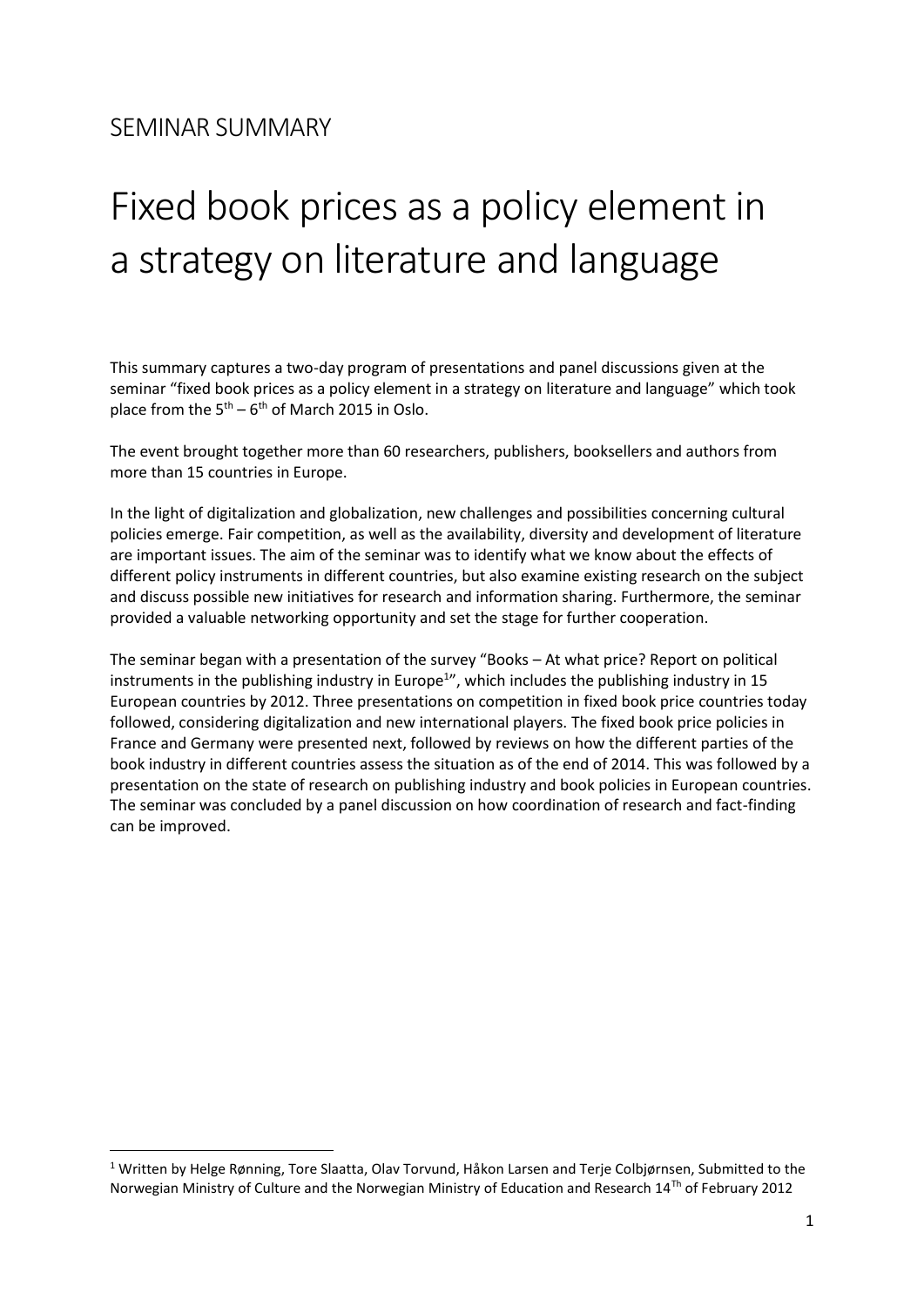# Session 1: "Books – at what price? Report on political instruments in the publishing industry in Europe"

Tore Slaatta and Helge Rønning, moderator Kristenn Einarsson

Opening the seminar, Tore Slaatta and Helge Rønning, both Professors at the Department of Media and Communication at the University of Oslo, presented their report "Books – at what price? Report on political instruments in the publishing industry in Europe", prepared in 2012 in the context of a debate on fixed book prices in Norway.

The report offers a comparative study, and aims to describe the different regulatory regimes in Europe (between the two extremes of free book prices and fixed book price law-situations). Even though these markets are very different from one another, the book is considered different from other commodities in every market.

Secondly, the report aims to determine what kind of publishing industry structures there are. One interesting finding is that the Scandinavian publishing houses are much more integrated (the same house publishes all types of literature) than publishing houses in many other parts of Europe, which affects both the way the market is regulated and the relationship between authors and publishers. Thirdly, the report looks into distribution systems and the degree of vertical integration and concentration in the different markets. The report concludes with a discussion on the situation for authors within the different regimes.

The main findings in the report indicate that book laws is a better way to regulate the book industry (when it comes to price regulation) than agreements. This also fits with the cultural policy within the EU, contrary to trade agreements. In the choice between free and fixed book prices, it is difficult to say which system succeeds, especially if using quantitative measures. They do not differ neither when it comes to the number of books published or sold, or average prices, nor regarding industry integration or market concentration. However, free prices seem to lead to increased sales of bestsellers and lower prices for selected books, while fixed prices result in the sale of a wider range of books.

The report also looks into electronic publishing areas. There has been a significant move since 2012 in Europe and some updates are necessary, notably when it comes to electronic books and e-lending, which are two main challenges in today's situation. However, the report shows that the most important and wide-ranging changes are taking place in academic publishing, and this is not observable in the public debates.

When it comes to the authors' situation, the report states that the authors' rights are threatened in Europe today. The authors of the report relate this to free book prices, open access and the free use principle. They also state that the protection of authors' rights is better in fixed price systems than in free price systems. Secondly, the authors' economic rights are under pressure from revisions in intellectual property legislation. Extended licensing and collective remuneration regimes are under pressure.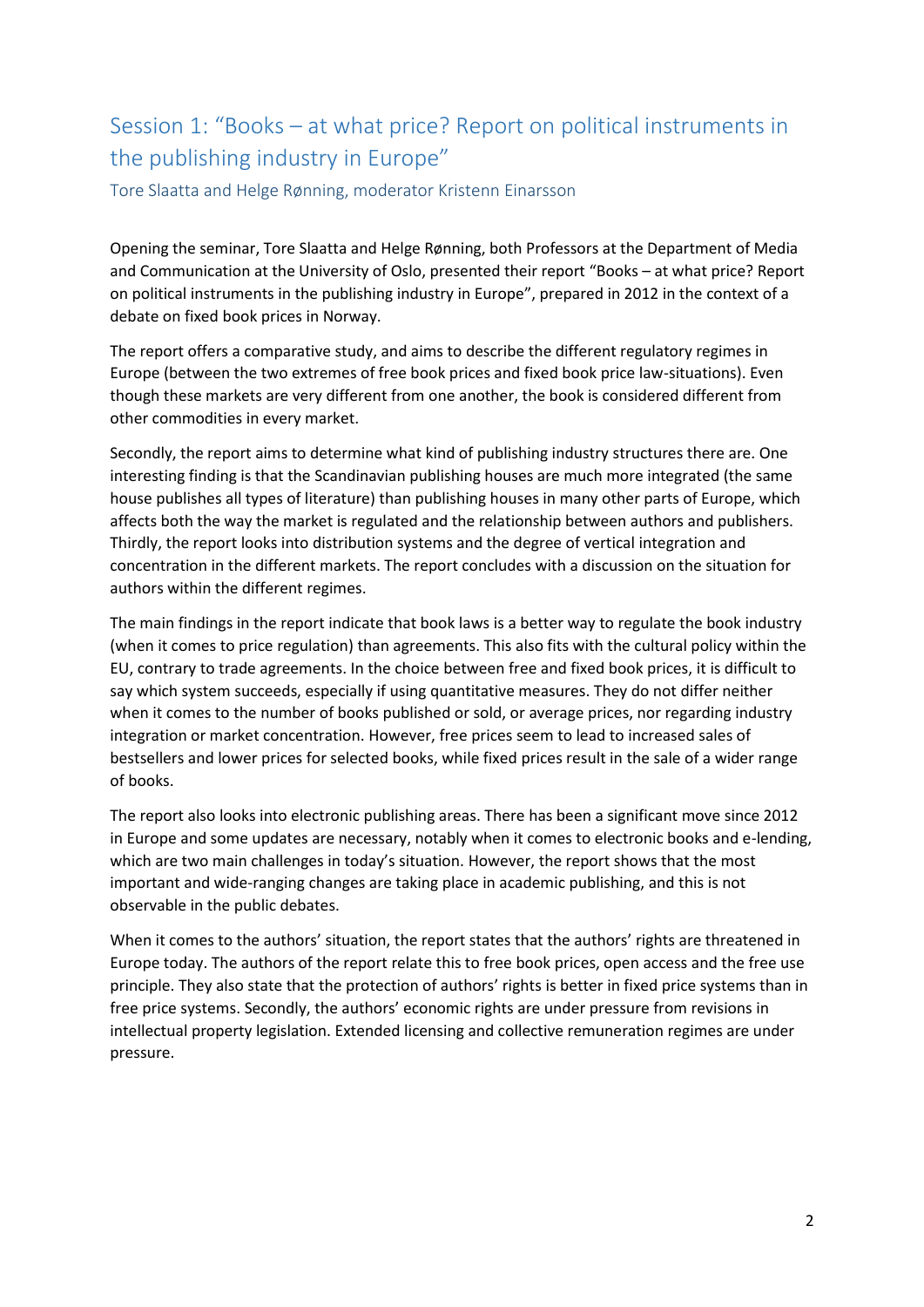#### Session 2: How is the competition in fixed book price countries? Øystein Foros, Jessica Sänger, Karine Nyborg, moderator Helge Rønning

Based on economic theory models, **Øystein Foros**, Professor at the Department of business and management science at the NHH Norwegian School of Economics, discussed who should decide the prices on books. The retailer decides the price in a conventional business model. In a resale price maintenance (RPM) model, it is the content provider (or the upstream firm) who decides the price. Apple's agency model is an example of the latter, which is more or less similar to the models used in fixed book price markets.

In the 1970's the main opinion was that economics of RPM harms consumers, as it was perceived as anti-competitive. Today, there is a common view that RPM may well be anti-competitive, but it may also solve coordination problems and increase efficiency. A general rule cannot decide whether RPM is good or bad; there is a need for a case-by-case evaluation.

A fundamental concept in economics says that for almost every type of goods or service, the demand curve will be "downward sloping" (the lower the price, the higher the demand). Assuming that the quality is given, you should, at least from a consumer's perspective, choose the model that gives the lowest price.

One should, Foros argues, delegate the price decision to the one (content provider or retailer) that could collect the largest total revenue, which will often be the one knowing the most about the consumer. If this is the content provider, it would probably benefit the consumer to let the content provider decide the price. Another consideration is competition – it would be detrimental for the consumer if the prices are decided by the part that has less aggressive competition.

**Jessica Sänger**, Legal Counsel and Deputy Head of the Legal Department at the German Publishers and Booksellers Association, gave a presentation on the current book policy situation in Germany. In 2002, a law was passed that replaced a set of mutual trade agreements that had regulated the German book market since 1888, and were conflicting with the EU regulations. Mandatory and applying not only to books, but also to e-books, music scores, maps, etc., this law was more rigid than the agreements.

The law imposes publishers to set the retail price of the product, and strictly limits the discounts possibilities; The competition within the book regulatory system in Germany can not be based on price, but Sänger holds that there is competition on other levels, such as quality, advice, delivery and ecosystem.

Further, Sänger argues that the German book law has contributed to a greater variation in titles offered, as it allows "cross subsidising" from best-selling books to other works. In addition, the author's economy is much more stable and predictable within such a system. Booksellers and wholesalers are also benefiting from the law, as the margins are guaranteed. Additionally, the law allows for a large range of publishing houses and bookshops, along with an efficient logistics system.

The German book market is still paper-dominated, with an e-book share of trade consumer market below 5 %. However, the e-commerce and the offer on e-books are considerable, with a great majority of brick and mortar bookshops operating web shops and offering e-books. When it comes to market concentration, small bookshops hold about 50 % of the market for printed books, but only 10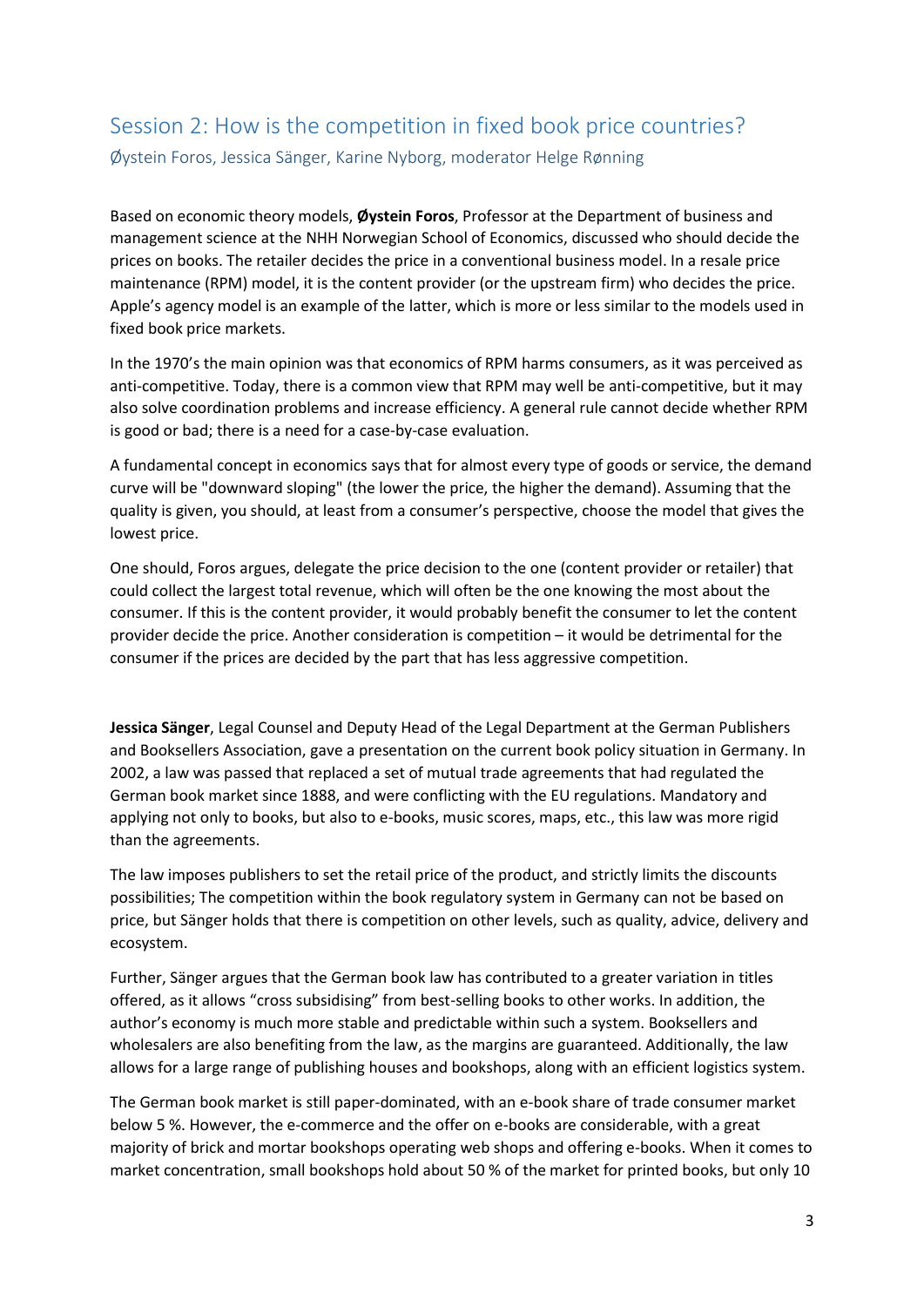% for the retail e-book market (where Amazon, the biggest player, holds about half the shares). The share in turnover between bookshops and internet retail seems to be stabilizing.

One major strategy to cope with the globalization challenge has been the launch of the German alternative to Amazon's Kindle, the "Tolino Alliance", in March 2013. The "Tolino Alliance" is an open ecosystem, embracing a range of reading devices as well as an integrated cloud service and a content distribution platform. The Alliance's estimated market share is about 40 % (as is Amazon's).

**Karine Nyborg**, Professor of Economics at the University of Oslo and fiction writer, discussed how policy instruments can contribute to the government's goals of literature policy, which might be specified as quality, diversity and accessibility of literature, and, possibly also the writer's artistic independence.

According to Nyborg, several forces imply that an unregulated book market is expected to display substantial bestseller concentration. She argues that, even if fixed prices might be an imprecise policy instrument, it likely helps to reduce this tendency.

Nyborg states that the free market failures on securing diversity in book markets are partly due to the nature of the book, the book itself being experience/information. For a consumer to purchase the item she prefers most, she needs knowledge of the item prior to the purchase. In the case of books, this implies that the customer will rely on others' recommendations, meaning that popular books will become even more popular. Accordingly, publishers and retailers can increase their sales more easily by marketing already popular books.

Further, Nyborg argues that with economies of scale (high upfront costs, cheap to make more copies) free markets tend not to function efficiently, given their tendency to encourage price wars. With the electronic book, this is even more relevant; as nearly *all* the costs are upfront, price wars tend to push the book price to zero. Nyborg believes that fixed book prices limits the tendency of price wars, allowing more books to cover the up-front costs and thus providing more diversity.

Policy instruments helping to cover upfront costs by providing direct support to writers and publishers exist in Norway by means of the Library Purchase System. However, such systems need quality control (a committee of literature professionals selecting which books to be supported), and limiting literature policy to this single instrument would have, Nyborg argues, some important power concentration implications, and problems securing the author's artistic independence.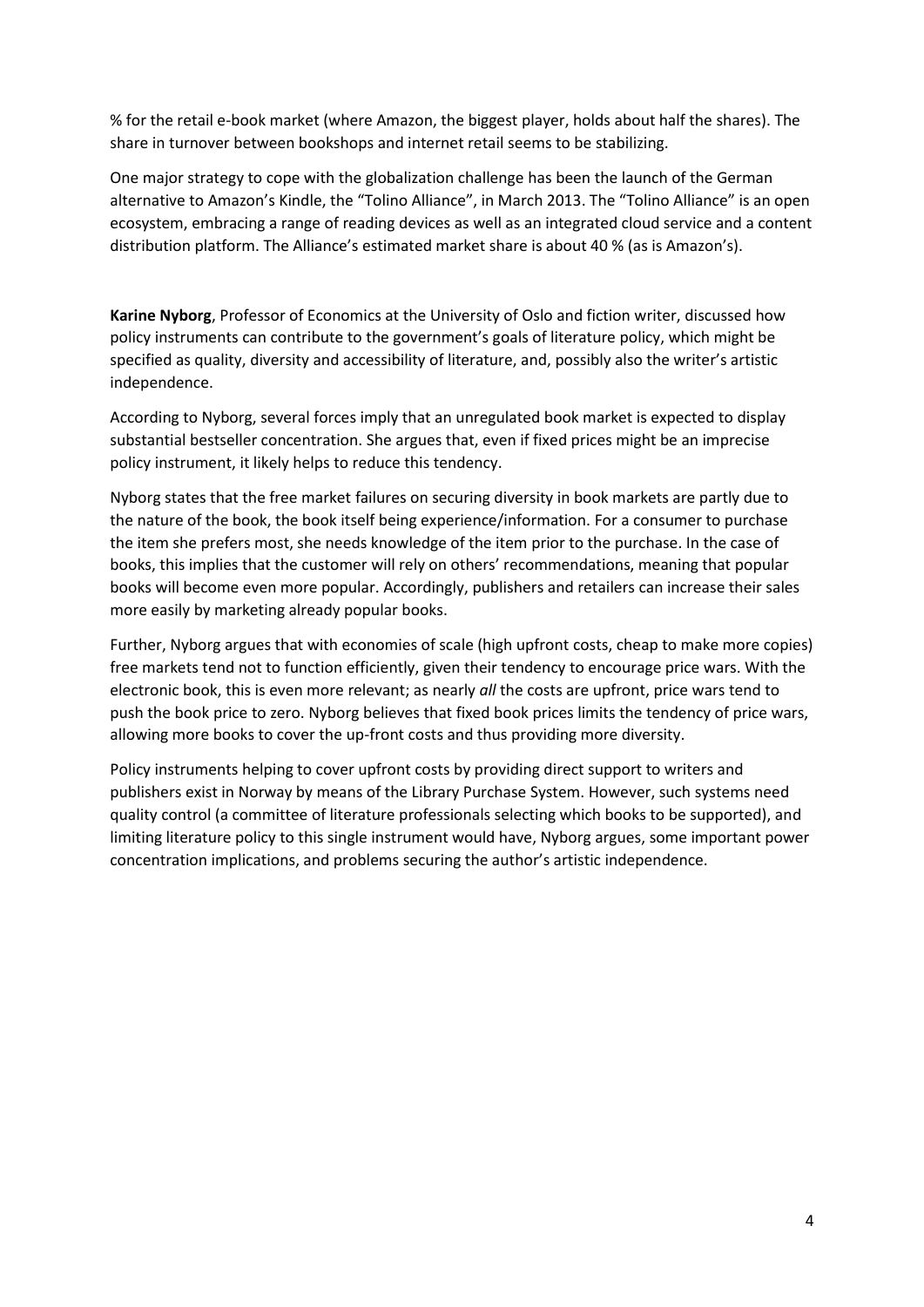# Session 3: Presentations about the fixed book price situation in France and Germany. Are the book laws abided, and what discussion does the fixed book prices raise?

Stephanie Kurchus, Rémi Gimazane, moderator Helge Rønning

**Stephanie Kurschus**, Consultant at The Boston Consulting Group in Frankfurt am Main, presented the different perspectives in Germany on fixed book prices. Within German politics there have been no serious attempt to abolish the fixed book price system. There are however, a number of challenges and an ongoing discussion on whether the law is a help or a hindrance in promoting books.

The first concerns violations and how to respond to them. The second challenge concerns the legitimization of the law. Two of the law's main objectives are protecting the diversity in publishing and maintaining a high number of sales outlets. However, as publishing houses function as any other multinational company, each title has to prove its own profit-worthiness. There are less cross subsidies, hence less diversity than before. Additionally, while small bookshops profit from the fixed price, it is the big chains and the online market places (Amazon) that will profit most as a result of the law, as a high sales volume and arranging for discounts will reap more profits. This is perceived as not consistent with the original intention of the law, and thus adds to the loss of legitimization.

The third challenge is the digital change. The main point is that the legislation has to consider that the two formats are linked to two different value systems. While printed books might have "a cultural aura" and thus deserve a protected environment, this is not the case for e-books. There is less acceptance of fixed book prices applied to e-books.

In summary, while the different perspectives in Germany on fixed book prices largely agrees on the law as a means to protect and foster bibliodiversity and book shops, the legislation should however adapt the digital change and focus on how printed books and e-books are perceived differently.

This outlook is supported by Kurshus own research on European book cultures. She recommends that together with adapting the fixed book price legislation to efficiently deal with the questions posed by the digital challenge and the changing market environment, one should remember that the instruments is limited in its usefulness as a stand-alone measure. While discussing fixed book prices, it is important to keep in mind other instruments as well, such as other market regulation mechanisms, aids to creation and publication, aids to distribution and measures to encourage consumption. When including all of these parts one can design a coherent book policy that is supported by politicians, the book industry and readers.

**Rémi Gimazane,** Head of the Unit of Book Economics at the French Ministry of Culture and Communication, gave a talk about the current book policy situation in France. He first presented the French book law from 1981 that only applied to printed books, before discussing the additional law on e-books passed in 2011, the 2014-additions to the 1981-law and the ongoing discussions on the subject.

The 1981-law establishes a publisher-set fixed price on books and a maximum 5 % discount limit for retailers. The law was built upon a set of cultural policy goals: 1) Equal access to the book – the same book should have the same price in every part of the country; 2) High level of cultural activity in the districts – the dissemination of bookshops ensuring a high level of activity all over the country; 3)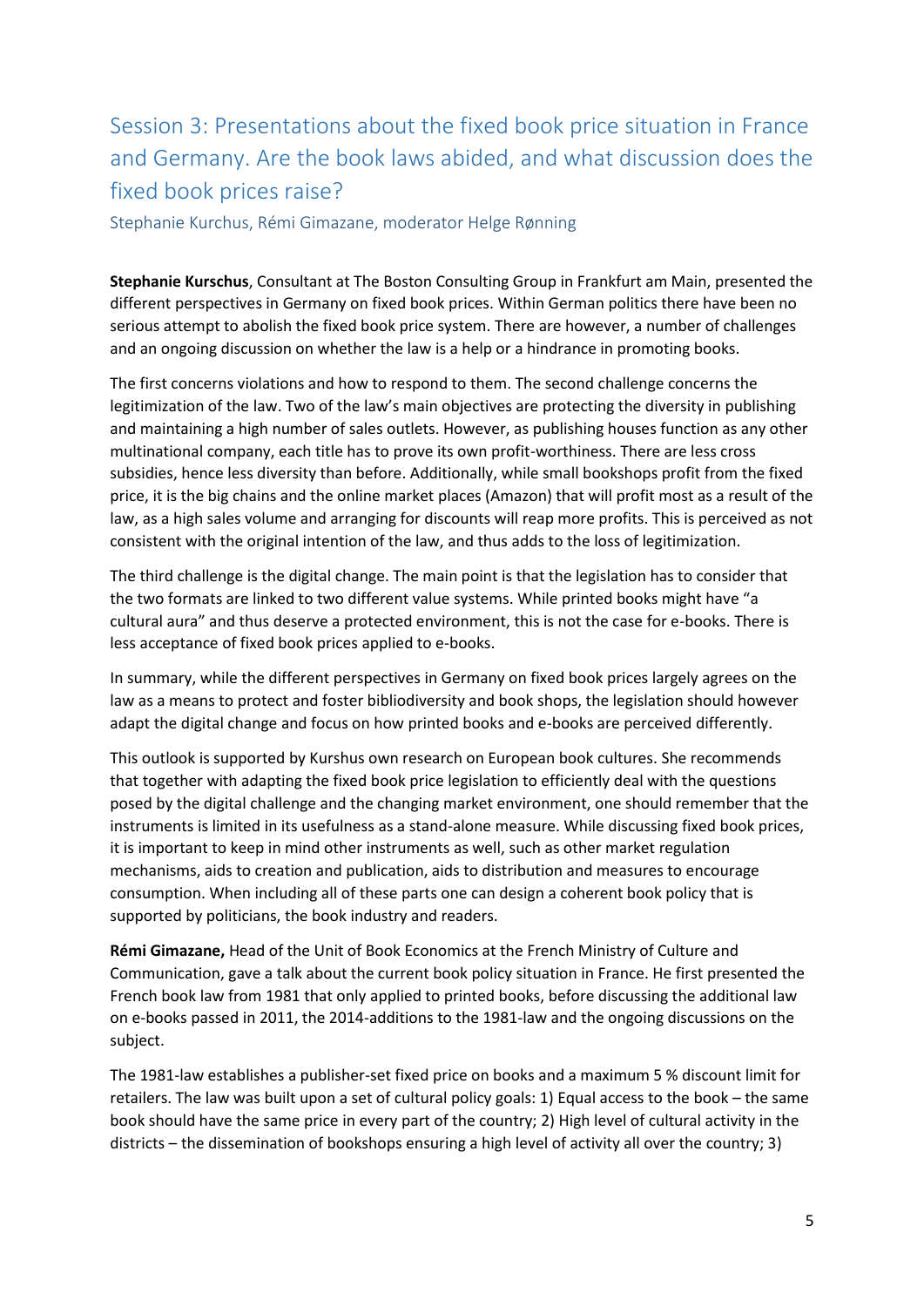Diversity, both in titles published and sold, and in the retail sector. Additionally, literary quality was an argument.

The 2011-law establishes strictly fixed prices on e-books, without the 5 % discount admitted for paper books, but allowing different prices on the same book according to the circumstances (i.e. the way that the book is accessed and the use permitted). It also states that retailers (inside or outside France) must respect the fixed prices as long as they are offering e-books to buyers situated in France. The main incentive for this law was to prevent monopolies, notably from companies whose main commodity is other than books. Even if agency models were, before the law, considered as an alternative, the competition authorities questioned the ability to conserve diversity with such agreements that hinder the retailers' freedom of selection. The law was thus considered necessary.

Two laws were passed in 2014, modifying the 1981-law. The so-called "anti-Amazon-law", stated that the maximum 5 % discount should only be allowed for in-store purchases, as the online services offered systematically free shipping, a practice that was judged as causing unfair competition. The other law established the creation of a "book mediator", an independent authority whose role is to intervene in conflicts related to the fixed book price laws.

At the moment, current debates on the book industry in France cover the decreasing number of bookstores, due to online sales of printed books and changing costumer habits, as well as whether the law on fixed prices on e-books covers streaming features like Kindle unlimited.

\*\*

The **discussion** that followed was moderated by Helge Rønning, Professor of Media Studies, University of Oslo, who emphasized the importance of the rights of authors and translators within a cultural policy regime. In fixed price-countries, authors' remuneration is linked directly to fixed prices. It was pointed out that other measures might have the same author-protecting function in other markets.

Ann Steiner, Associate professor in Publishing Studies at Lund University in Sweden, remarked that while a fixed price regime might bring up a better or more stable situation for national authors, this is unlikely the case when it comes to translators.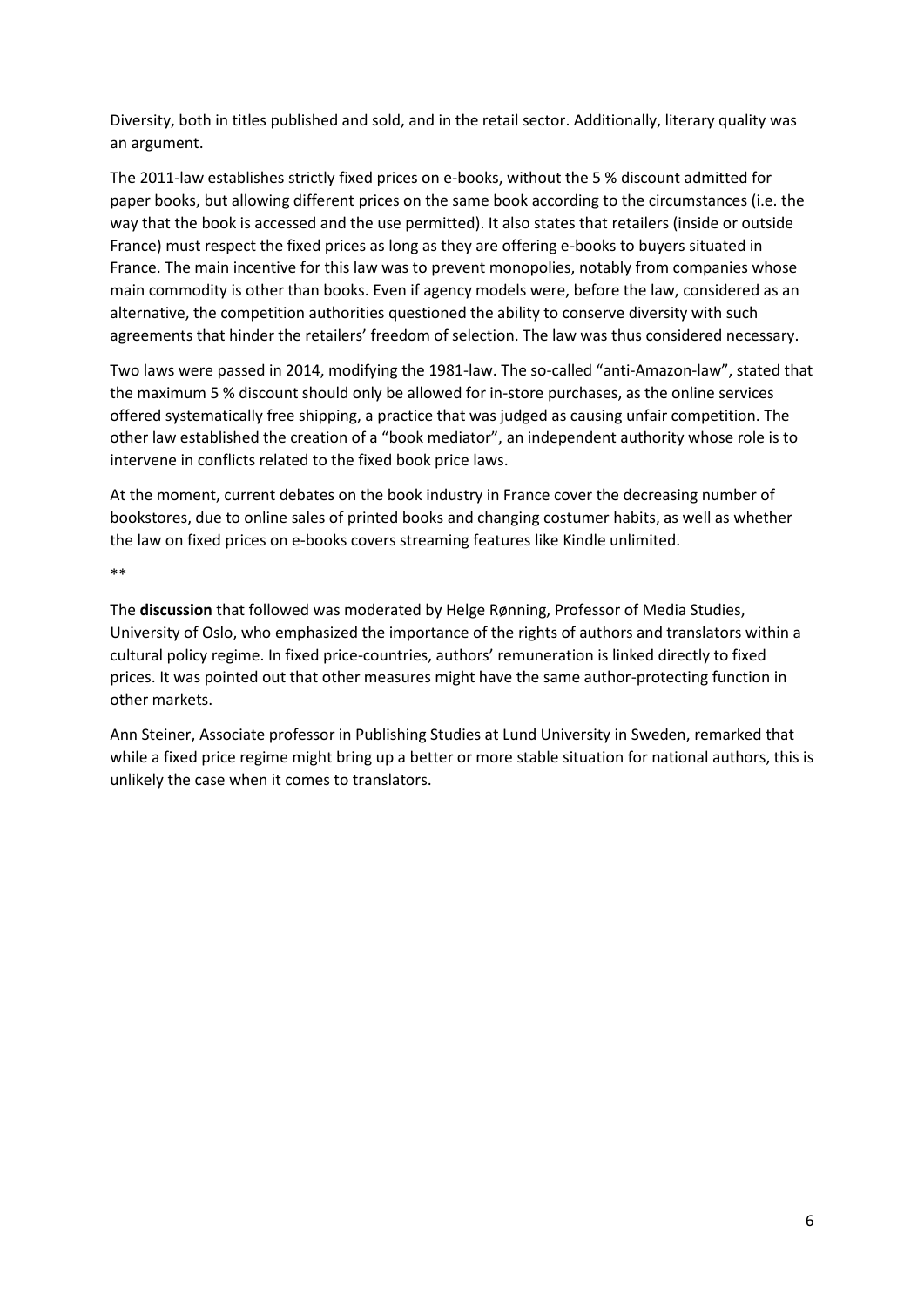# Session 4: How do the parties in the book industry assess the situation?

Introduction by Fran Dubruille (F), panel with authors, booksellers and publishers, moderator Trond Andreassen

Opening the session, **Fran Dubruille**, Director of the European & International Booksellers Federation, emphasized that each market is different, and that individual policies for each and one of them is needed. As the Federation has members from both fixed and free price markets, their point of view is neutral. Their ambition is to draw their member's attention to the particularities of their own markets to base their policy upon these, but of course also encourage them to exchange experiences with the other countries. Further, Dubruille highlighted the fact that the customer will not see the difference whether he is in a fix or free price market; service is most important for the customer in both markets.

**Kjell Bohlund**, former CEO of the Norstedts Publishing Group and former chairperson of the Swedish Publishers Association, presented the current situation in Sweden, where the trade book market has been shrinking since 2007 in terms of sales, after more than ten years of rapid growth.

Responding to this situation, the industry does not ask for fixed prices or important government measures to support the book industry. Instead they ask for moderate updates on the current system, that in brief is more focus on reading in the schools, legal protection against piracy and semiillegal breach of copyright, the same VAT on e-books as on printed books (6 %) and support for the direct grants to publishers for quality literature.

For the readers, the situation is quite good with a growing number of books published, no sign of deterioration in quality and low book prices. For the industry – publishers and retailers - it is a challenging situation but the general view is that regulations would make books less attractive for the consumers. The major competition is external, from other products and services and from the international market.

**Stephane Kurschus**, Consultant at The Boston Consulting Group in Frankfurt am Main, stated that the e-book market has not grown as fast as originally anticipated. People tend to go back to the brick-and-mortar shops, which may be due to a "buy local"-trend, but also a professionalization of the bookstore industry.

**Rémi Gimazane,** Head of the Unit of Book Economics at the French Ministry of Culture and Communication, made a brief comment on the market situation in France, especially regarding ebooks. The market has been stable for some years, with a slow decrease of about 2 % per year. The e-book market remains quite low, with a share of about 4 % of the total sales. Online sale accounts for about 18 %. Supermarkets have suffered from the development of online sales more than bookstores.

When it comes to the industry associations' current priorities, the booksellers have prioritized lobbying in order to have more policy measures for independent bookstores and measures to enforce the law in the 2011-2014 period; they are now focused on professionalizing independent bookstores to ensure better competitiveness, especially against online sales. The publishers focus on the copyright question, prior to the upcoming European copyright legislation reform.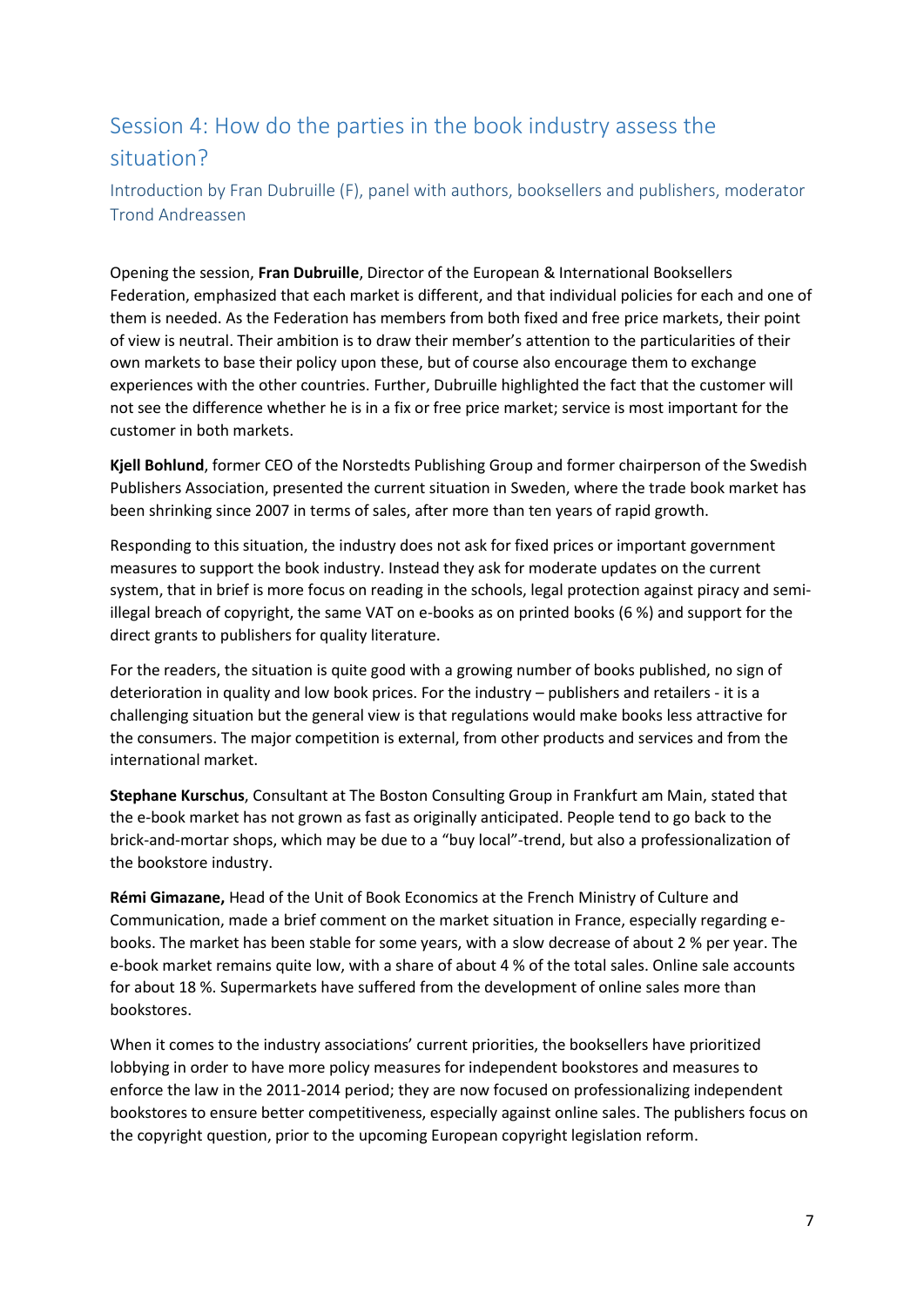**Jessica Sänger,** Legal Counsel and Deputy Head of the Legal Department at the German Publishers and Booksellers Association, gave a short brief on the book policy regimes in Austria and Germany. The Austrian fixed book price system is quite similar to the system in Germany. Two changes in the fixed book price law came into force on December  $1<sup>st</sup>$ , 2014: Extending the scope of the law to ebooks and cross border online sales.

In Germany, the industry associations are lobbying for the same extension of the German law to include cross border sales. In order for the current German law to apply to a cross border sale, they have to make a very clear case that it is a deliberate circumvention of the fixed price. It would be important to be able to apply it to cross border sales without having to make that case. Further, Sänger stated that the Transatlantic Trade and Investment Partnership (TTIP) is of concern to the German Publishers and Booksellers association, because it could endanger fixed book price if seen as a "non-tariff barrier to trade".

**Janne Rijkers**, legal advisor at the Dutch Writers Guild, gave a brief overview of the recent history of the book policy regime in the Netherlands. Fixed prices on books used to be regulated through trade agreements between publishers and booksellers. However, as these agreements proved to be violating European and national competition laws, the book prices have been regulated by the Act on Fixed Book Price law since 2005. This law has been subject to two evaluations, both leading to the conclusion that it should be maintained. The main reason for this conclusion was that the Dutch book market was not prepared for the digitalization and would be overruled by foreign retailers if the fixed book price was to be discarded.

Further, Rijkers emphasized the importance of the fixed book price for professional authors for two main reasons. Without the fixed book price many books would not have been published. Moreover, the model contracts between authors and publishers state that the author receives a percentage of the fixed selling price of the book (minus taxes), a system that is indissolubly attached to the fixed price system.

**Myriam Diocaretz**, Secretary-General of the European Writers' Council, explained briefly the EWC's priorities, which are the defense of copyright in the imminent review of the EU legal framework, and the possible introduction and implementation of an EU instrument on contractual agreements. Referring to the report "books – at what price", Diocaretz stressed its strengths and importance and welcomed the statement on the need to protect the whole value chain. Further, she emphasized that there is a need for more cultural policy studies, indicators and figures on practices in the text and publishing sector, as well as on the writing and reading domains.

Moreover, Diocaretz emphasized the importance of taking the challenges following from the digitalization of the book seriously, as the lower prices of e-books affect the whole value chain and authors directly. One of these challenges are the intervention of Amazon in the European markets, and their patent for the "sale of used digital objects" which would also apply to e-books. Additionally, she mentioned the possible exceptions for libraries for access to educational resources, and for the remote lending of digital books or e-books without licensing, but through an exception. The EWC is therefore in search and in support of models and solutions for remote lending of e-books by libraries that allows a balance between access to works for readers and e-readers, and fair remuneration for authors and relevant stakeholders.

Arvydas Andrijauskas, Chairman of the Board of the Ltd. AL holdings<sup>2</sup>, briefly summarized the situation in the Lithuanian book market, before giving a short status on the newly started discussion

 $\overline{\phantom{a}}$ 

<sup>2</sup> Manages a network of bookshops, publishing house and more companies.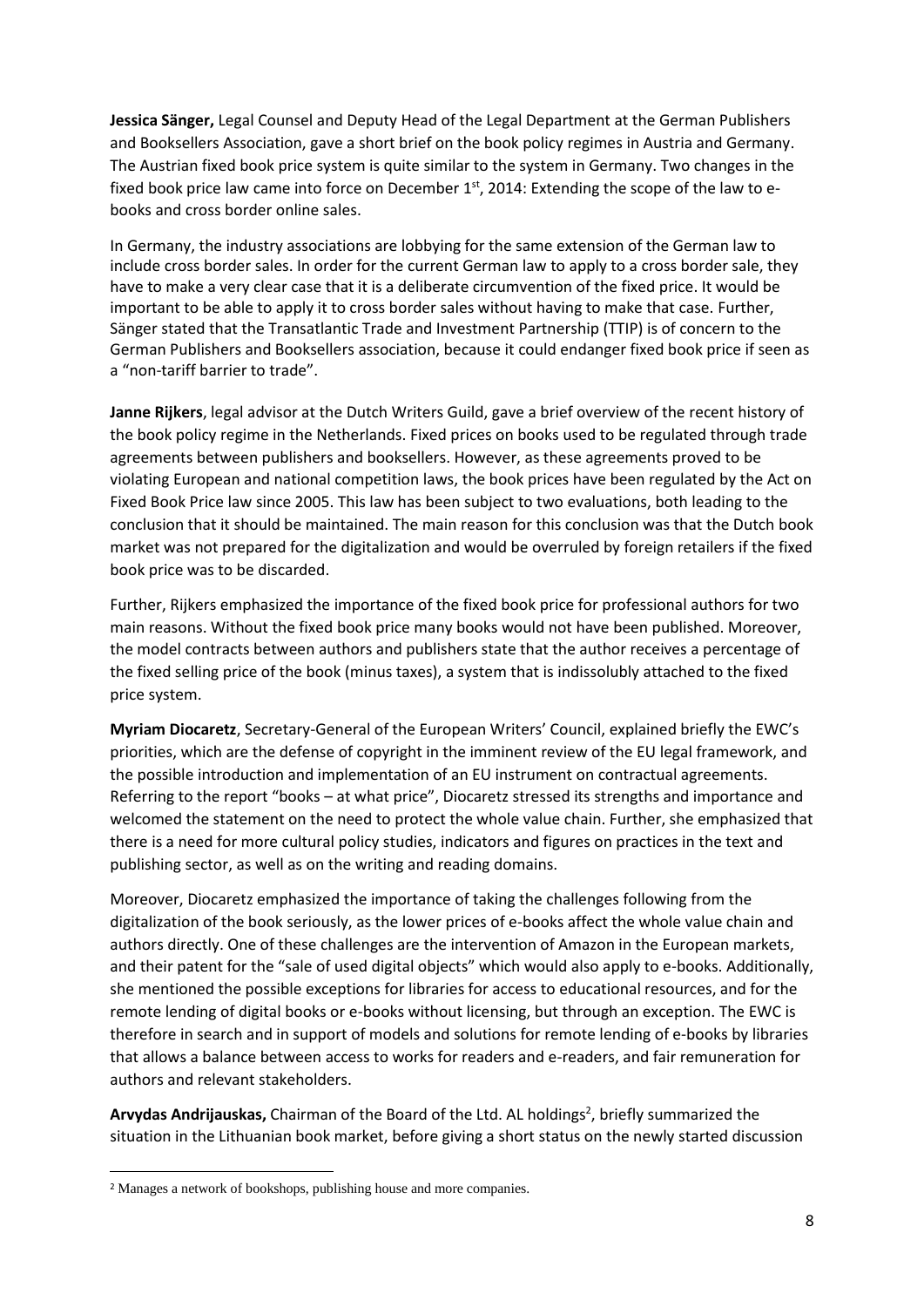on fixed book prices. Since the Lithuanian book market commenced 25 years ago with the fall of the Soviet Union, the country now holds about 450 publishing houses, with 3000 new titles published yearly. The retail market is concentrated with two main bookstores chains domining the book retail trade, and the number of independent bookstores declining. 20 % of the sales go through supermarkets, and 6-8 % through online retailers. E-books represents 1 % of the book market, but there is, he holds, important piracy activity, so the real e-book market is actually higher. Most of the new published books are translated.

The book prices in Lithuania are free, and the discussion about fixed book prices has just started. Andrijauskas argue that fixed book prices would improve the situation for small independent bookshops in small towns as well as the situation for publishers who are publishing non translated Lithuanian literature. Further, he argues, fixed book prices would be a good instrument to control big discounts on new titles, which he consider being the major threat to the market today. However, he emphasized that there are uncertainties regarding how fixed book prices could be applied to imported books, and how they would affect sales to libraries and schools.

**Henrique Mota,** as a representative of the Portuguese Publishers Association (APEL), stated that the free book price law in Portugal has not been fully respected in the recent years by some (relevant) stakeholders. APEL developed efforts to encourage the government to enforce and update the law and developed relevant efforts to organize a consensus among the stakeholders. The Publishers' Association were informed that the government decided to start the process of revising the law (possibly including new editions and e-books, on the one hand, and a strict list of infringements and an update of the penalties, on the other hand).

Mota raised and stressed the inconsistency between the existence of a free book price law and the nonexistence of a similar (parallel) fixed commercial discount law. These aspects should be considered in parallel. He argues that this situation imposes severe distortions in the market, stressing the differences among small, medium and big enterprises, and ignores the interests of the publishers (and indirectly of the small bookstores); as one way of preventing the infringement of the law is not affording the big and powerful chains with disproportionate margins.

**Argyris Kastaniotis,** Publisher at Kastaniotis Editions and representing the Association of Greek Publishers and Booksellers, gave a brief presentation of the Greek fixed book price law. The law was implemented in 1997, and since 2010, it also apply to e-books.

In 2014, an amendment was adopted that narrows the price protection to apply only to the first print run, or the first two years following the first edition (by the 1997-version of the law, there were fixed prices on books for two years after its last edition). By the 2014-amendment, the law only applies to literary and children's books. The maximum discount allowed is 10 %. The retailer can in some circumstances raise the retail price by a maximum of 5 %, in order to cover transportation costs.

Research done in the late 2000's indicates that the fixed book price law in Greece has contributed to slow down the growth in book prices (lower than average consumer price index). The slow increase of book prices has helped strengthening the competiveness of the book among other educational and cultural goods.

However, since 2014, the fixed book price situation in Greece is threatened by the recent changes in the law, and some booksellers are engaging in price wars without facing consequences. The new government of 2015 has expressed willingness to reinstate the fixed book price law at its previous formulation.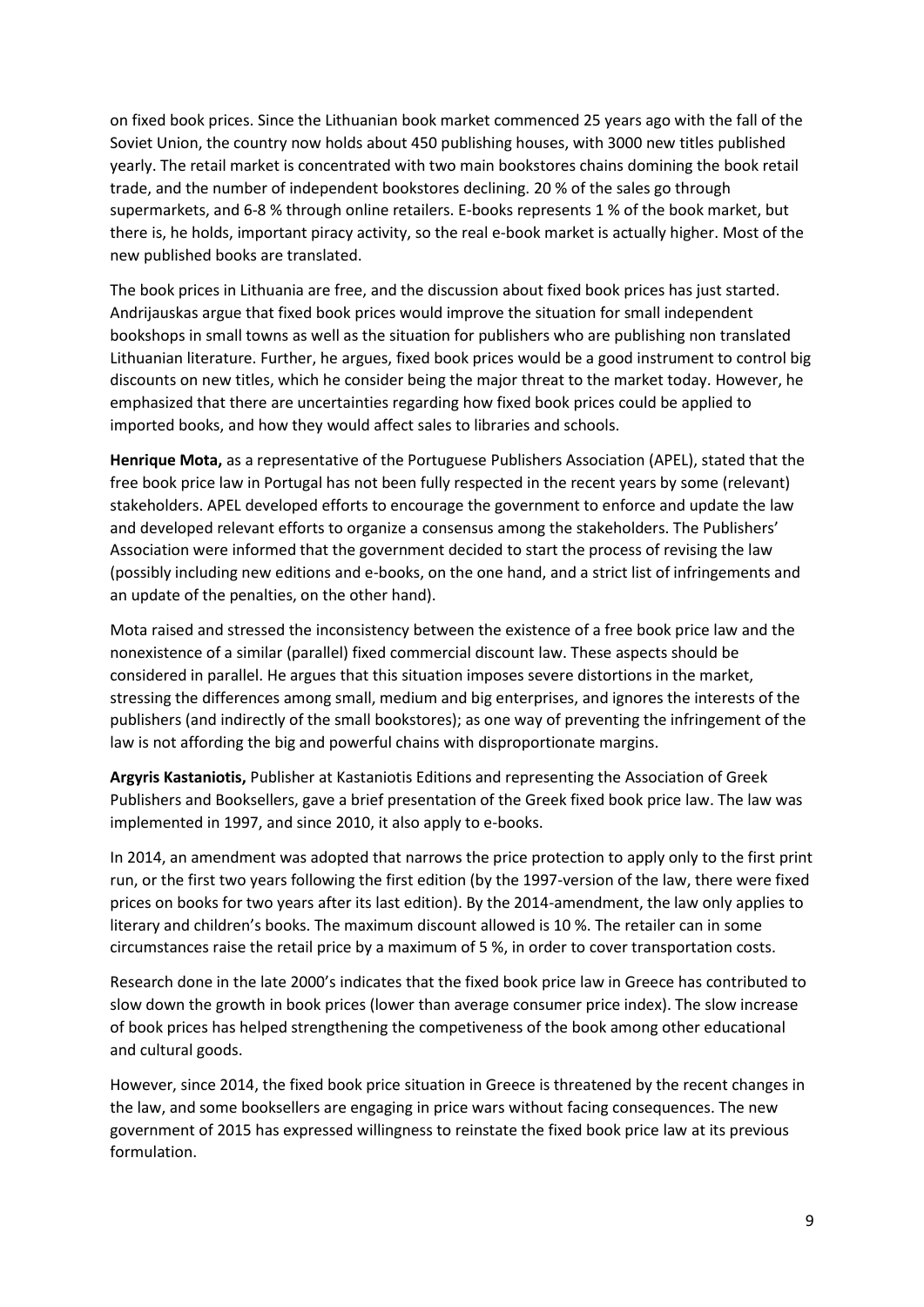**Miha Kovac** gave a short overview of the fixed price law in Slovenia: The law applies to both printed books and e-books (with an exception for schools and libraries), and with a fixed prices-period for only six months. The law was implemented in order to slow down the supermarkets' and (and expected Amazon's) rapid gain of more and more dominant market positions.

**Angus Phillips,** Director of the Oxford International Centre for Publishing Studies and Head of the School of Arts at Oxford Brookes University, made a brief survey of the market situation in the UK, where they have had free book prices for twenty years. Fixed book prices are no longer an issue, Phillips holds. There is however, a cultural policy with no VAT on printed books, and some support for writers and publishers of, for example, poetry. Further, Phillips argues that the market is healthy, with a high level of diversity in publications and low consumer prices.

Nevertheless, some disadvantages are there. There are few independent booksellers left in the UK, and 40 % of the sales of printed books happen through online retailers. While publishing still is profitable, bookselling is not. Fixed book prices may, Phillips argues, preserve diversity on the bookseller level.

**Christine Bødtcher-Hansen**, Director of the Danish Publishers Association, made a brief presentation of the book policy regime in Denmark. Having had fixed prices on books since 1837, this has been gradually reduced since 2006, and free prices were fully and formally imposed 1.1.2011. Since 2007, the Danish book market has been decreasing, and in 2013 a new discussion on fixed book prices arose, resulting in a definitive defeat. This defeat, Bødtcher-Hansen argues, was partly due to an absence of data supporting the case, as well as a lack of support from the "people". The current focus point for the book industry in Denmark is copyright-issues, and concerning the fixed book prices there is no way back, she holds.

**Tore Slaatta** made a comment as for updating the "books – at what price"-report. Most of the observations holds, and the main point is that there is no way back if you go for free book prices. Some generalizations can be done: The older the (fixed price) law, the more sustainable it is, as it has been creating its own context for a long time. The larger the country/the market, the more sustainable the law is. When it comes to the outcome of the fixed book price, it tend to slow down some of the concentration tendencies, and it makes national players more able to position themselves.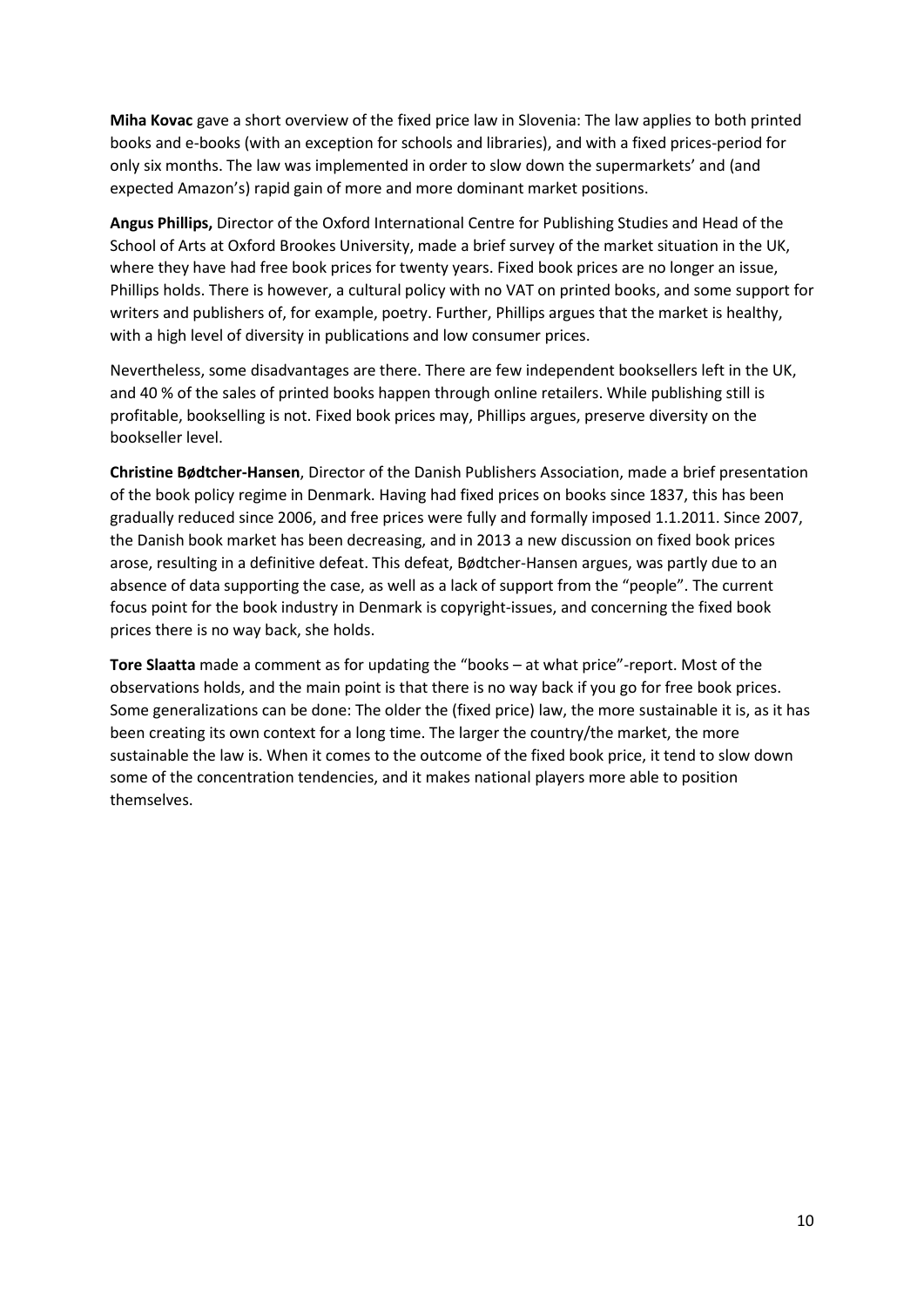# Session 5: Panel presentation on the state of research in European countries

Angus Phillips, Miha Kovac, Adriaan van der Weel, Ann Steiner and Tore Slaatta, moderator Kristenn Einarsson

**Angus Phillips,** Director of the Oxford International Centre for Publishing Studies and Head of the School of Arts at Oxford Brookes University, gave a presentation on his research on the book as a medium. Phillips defines the following key drivers in book publishing industry: authorship, readership, copyright and book publishing.

The digitalization, as an important part of this ecosystem, changes how these key drivers works: There is an important democratization of the authorship, with new channels (as blogs, social media, mobile storytelling, self-publishing) taking place outside the professional publishing system, which also changes the relationship between author and publisher. The copyright is pressured from both consumer expectations (users find it acceptable to download content for free), technology companies (such as Google), governments (fair use) and the fact that the digital market is global.

The readership has also changed from the digitalization, with important competition from other media, such as streaming providers for films and tv series, but also with different reading habits, such as reading from the web and linear digital reading.

When it comes to publishing industry information in the UK, there are data form publishers, producers and distributors, retail data (from Nielsen) and consumer surveys. What remains unexplored are digital sales data (Amazon does not share) and information about what is happening outside the traditional industry (self-publishing, books without any isbn number, etc.).

**Miha Kovac**, professor at the Department for Library and Information science and Book Studies, School of Arts, University of Ljubljana, made an overview of what kind of data is available on the following three main research areas in publishing studies: Book industry and book markets, reading habits and reading technology, social, cultural and technological context of publishing.

Kovac stresses that the available data both on the book industry and the book market (such as number of titles available, turnover, exports) do not suffice in order to give a good picture of the situation. For instance, data from Amazon are lacking, which makes it impossible to measure the ebook market and the market share of English books in continental Europe.

When it comes to market structures they are concentrated in most markets, and in Eastern Europe this equals vertical integration, which is more common in small and/or less developed book markets. Another important trend, he argues, is that English reading is growing in Europe. However, we do not know how important it is, neither how fast it is growing.

Further, Kovac defined some key questions for future research: How useful is benchmarking? What is the impact of libraries on book sales? What is the impact of changing reading technologies? How is reading in English changing publishing and overall cultural landscape?

**Adriaan van der Weel,** professor of Modern Dutch Book History at the University of Leiden, explained about the book data situation in the Netherlands, where there are effectively large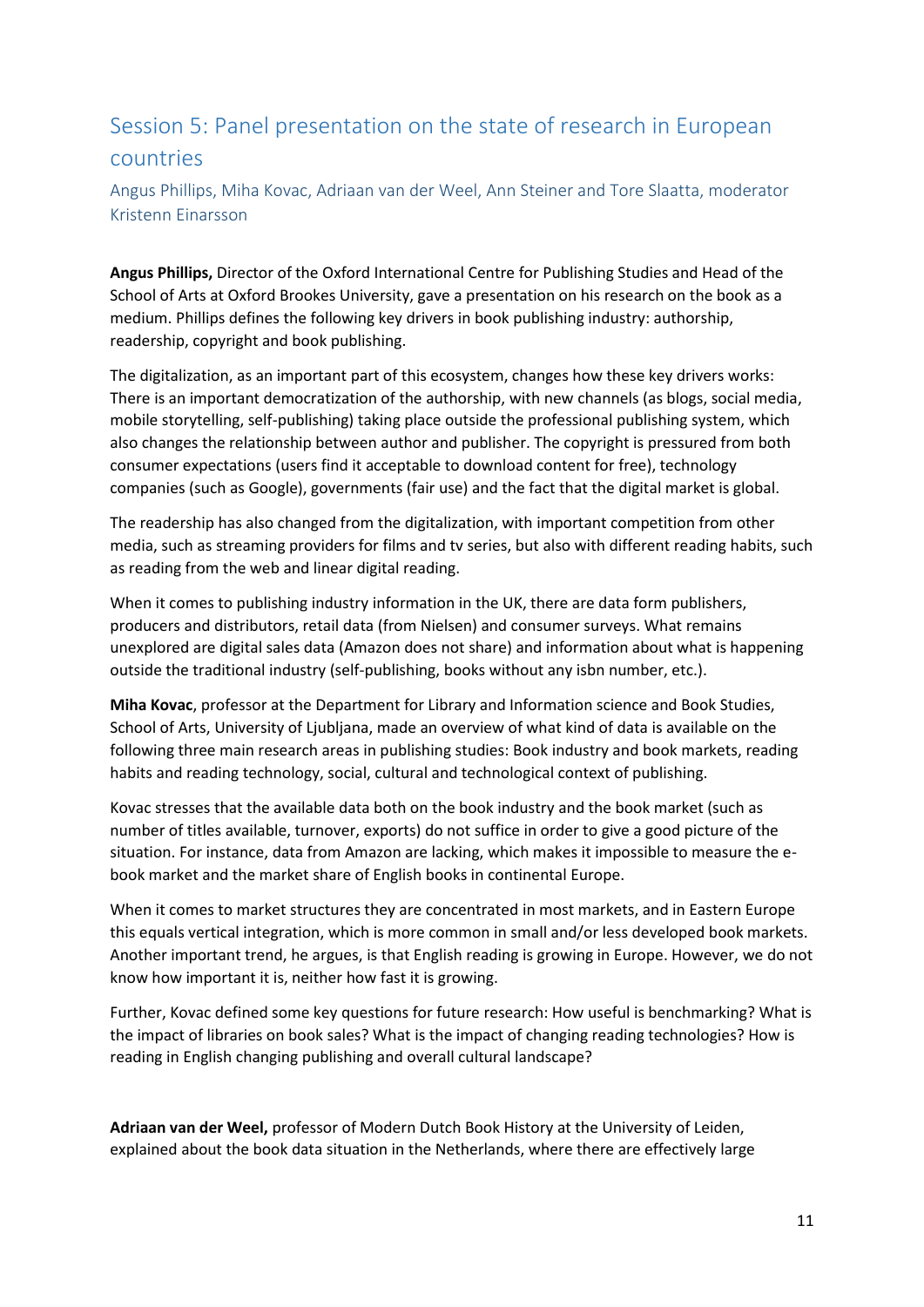structural data sources on market statistics, book trade logistics, leisure time spending and library statistics, but with different levels of availability.

The market statistics carried out by the bureau GfK for the different book sellers and trade associations contains information on sales, turnover, average price (by genre and channel and on printed vs e-books) and bestsellers. This data is available for principals and their members and for researchers. Annual aggregates are available for the public.

Consumer research is carried out on a regular basis by the GfK, on behalf of several public and commercial organizations, and includes information on reading, buying and borrowing behavior. The information is available for the public after three months. The GfK also does some research on its own initiative, notably on the subject of trends in digital media.

The logistics service provider CB carries out data on book trade logistics such as titles ordered, availability and points of sale (number and geographic distribution). These numbers are highly confidential. However, the CB also provides data on printed vs e-titles both on sales and on availability available for the public.

Additionally, there are some incidental sources of data, such as GfK consumer research and sales and market shares in academic and higher education.

**Ann Steiner**, associate professor in Publishing Studies at Lund University in Sweden, presented briefly her latest work, which concentrates on bestsellers and its cultural meaning and place in society, and bookselling. In regards to the latter; one main interest is to compare historical situations, such as the introduction of book clubs and the beginning of sales of physical books in online stores, with the ebooks introduction case. The preliminary findings show the following similarities: It is not as radical as we may think, but some players will not be able to maintain their market shares. The new technology might reach new readers, but most likely not.

Further, Steiner asked the question who should actually decide what research should be done, and how. As the different stakeholders are interested in knowing different aspects of the subject, researchers should not be too involved, she argues. Policy makers, both organizations and authorities, demand more research. However, it can be difficult to use the research properly when making policies since there is too much ideology. Additionally, the funding bodies for researchers often require that the research should be done in a way that differs from the policy makers' demand (for instance national versus international focus).

**Tore Slaatta**, professor and Dr.polit. at the Department of Media and Communication at the University of Oslo, presented very briefly one of his main interests in research: cultural policy context in the meeting with digitalization and globalization. Further, he mentioned the current research project "art and power", where he compares the situation for artists in different fields (how they interpret their situation in the frame of the globalization, etc.). Slaatta holds an interest in combining the social science and the humanity perspectives, translating statistics into a less industry oriented research context, giving a sociological perspective on cultural production.